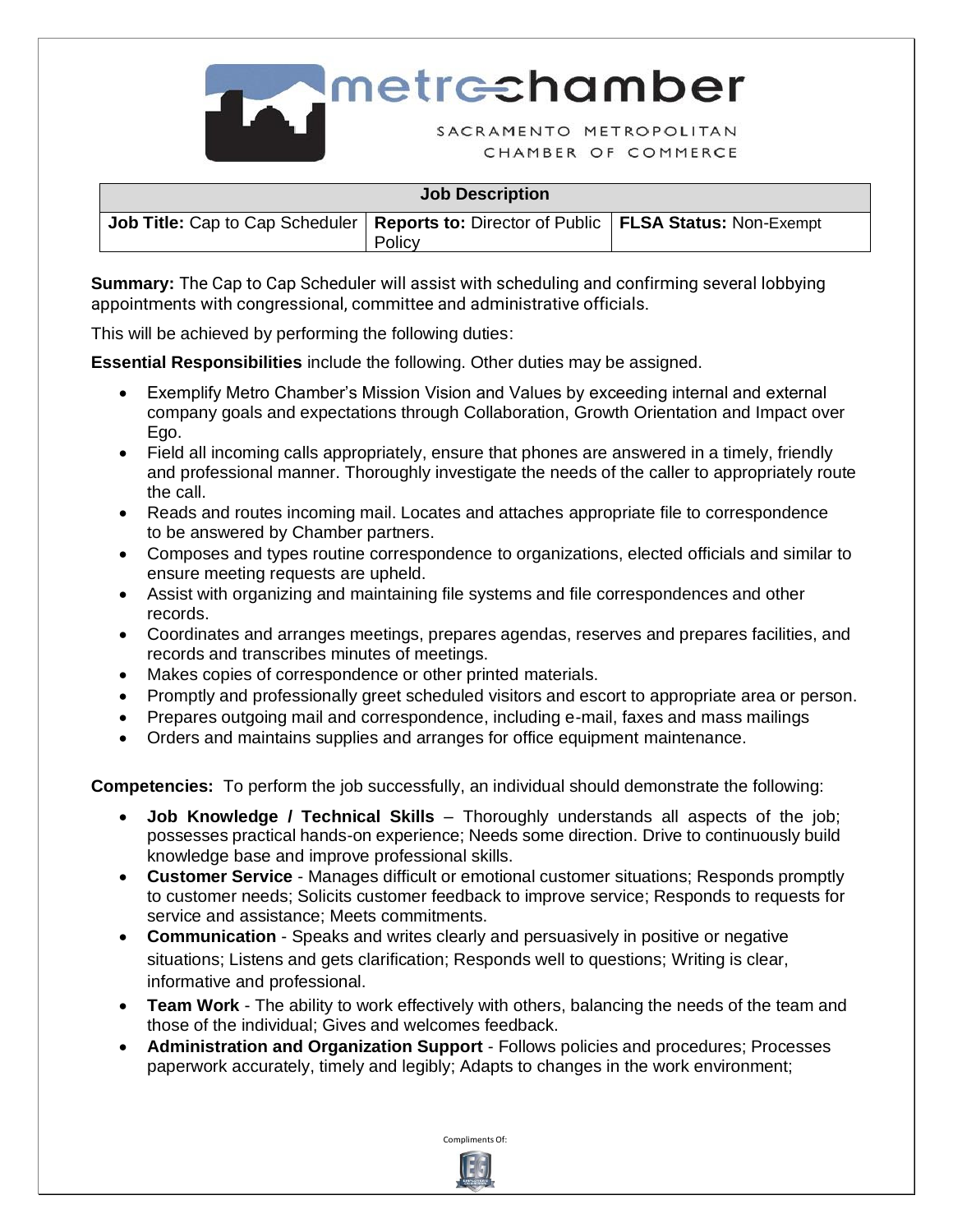

| <b>Job Description</b>                                                                            |        |  |  |  |
|---------------------------------------------------------------------------------------------------|--------|--|--|--|
| <b>Job Title:</b> Cap to Cap Scheduler   Reports to: Director of Public   FLSA Status: Non-Exempt | Policy |  |  |  |

Manages competing demands; Changes approach or method to best fit the situation; Able to deal with frequent change, delays, or unexpected events.

- **Productivity** Meets productivity standards; Completes work in timely manner; Strives to increase productivity; Works quickly. Can be relied upon to meet schedules, deadlines and productivity standards; completes tasks on time or notifies appropriate person with and alternate plan; Ability to prioritize work load, attain needed resources and execute a plan that optimized results.
- **Adaptability**  Adapts to changes in the work environment; Manages competing demands; Changes approach or method to best fit the situation; Able to deal with frequent change, delays, or unexpected events.
- **Strategic Thinking** Focuses on how to create a better future for the organization by being proactive, prioritizing work performed by level of importance and adding value through the accomplishment of high payoff results
- **Planning Organization** Ability to prioritize work load, attain needed resources and execute a plan that optimized results.
- **Professionalism** Approaches others in a tactful manner; reacts well under pressure; treats others with respect and consideration regardless of their status or position; accepts responsibility for own actions; follows through on commitments.
- **Dependability** Can be relied upon to meet schedules, deadlines and productivity standards; completes tasks on time or notifies appropriate person with and alternate plan.
- **Appearance and Grooming** Practices and appropriate grooming, hygiene and attire selection.
- **Innovation** Displays original thinking and creativity/ meets challenges with resourcefulness; generates suggestions for improving work; develops innovative approaches and ideas; presents ideas and information in a manner that gets others' attention.
- **Problem Solving/Judgement-** Identifies and resolves problems in a timely manner; gathers and analyzes information skillfully; develops alternative solutions and assess consequences; works well in group problem solving situations; uses reason even when dealing with emotional topics.
- **Initiative** Volunteers readily; undertakes self-development activities; seeks increased responsibilities; looks for and takes advantage of opportunities; asks for and offers help when needed; Sets and achieves challenging goals; Demonstrates persistence and overcomes obstacles; Measures self against standard of excellence.

**Qualifications:** To perform this job successfully, an individual must be able to perform each essential duty satisfactorily. The requirements listed below are representative of the knowledge, skill, and/or ability required. Reasonable accommodations may be made to enable individuals with disabilities to perform the essential functions.

• **Education and/or Experience**: Bachelor's degree (B. A.) from four-year college or university; or one to two years related experience and/or training; or equivalent combination of education and experience.

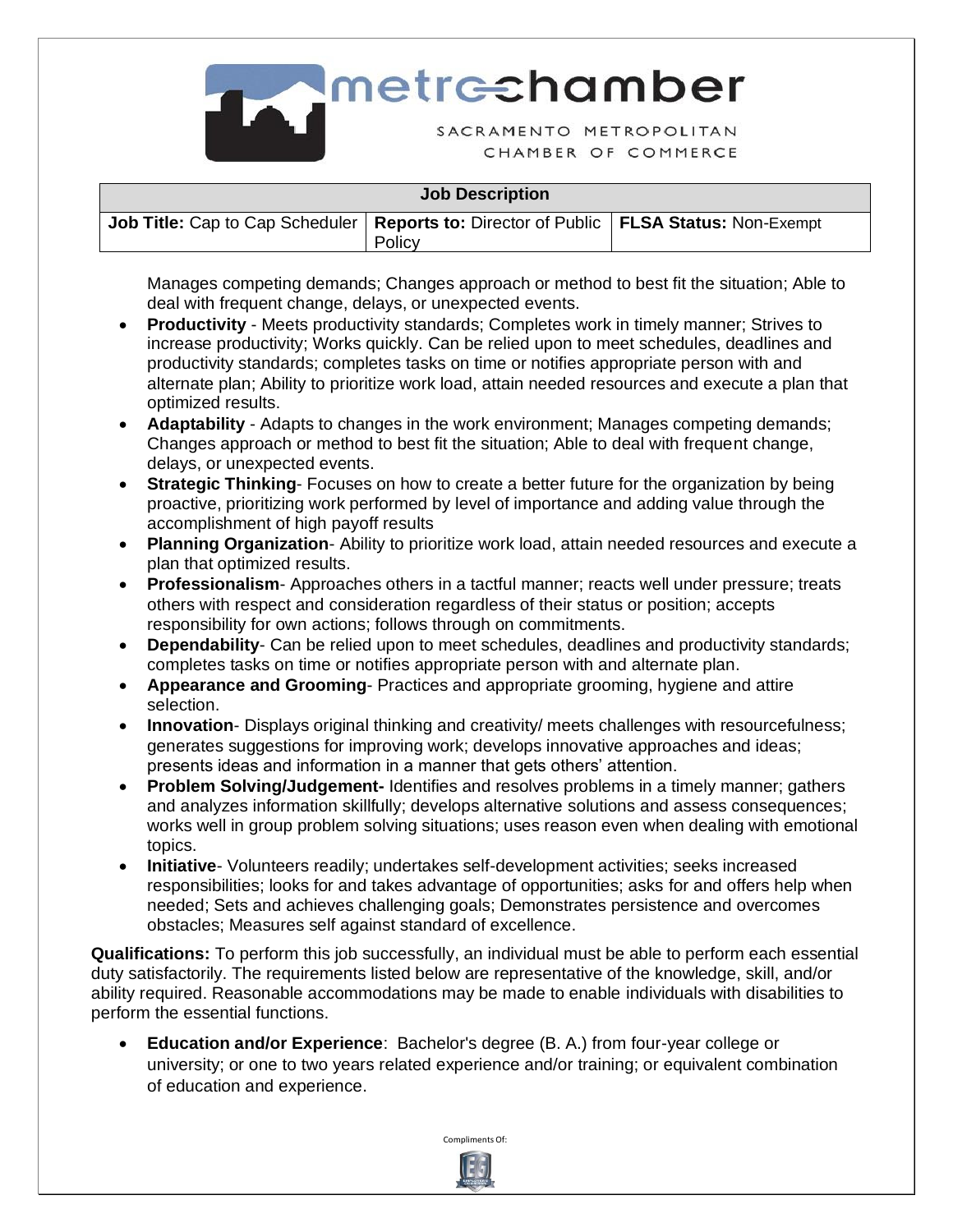

**Imetrechamber** 

SACRAMENTO METROPOLITAN CHAMBER OF COMMERCE

## **Job Description**

| <b>Job Title:</b> Cap to Cap Scheduler   Reports to: Director of Public   FLSA Status: Non-Exempt |        |  |
|---------------------------------------------------------------------------------------------------|--------|--|
|                                                                                                   | Policy |  |

- **Language Skills:** Ability to read and interpret documents such as safety rules, operating and maintenance instructions, and procedure manuals. Ability to write routine reports and correspondence. Ability to speak effectively before groups of customers or employees of organization.
- **Mathematical Skills**: Ability to calculate figures and amounts such as discounts, interest and commissions. Ability to apply concepts of basic algebra and geometry.
- **Reasoning Ability:** Must possess the ability to apply common sense understanding to carry out detailed but uninvolved written or oral instructions. Must possess the ability to deal with problems involving a few concrete variables in standardized situations.
- **Business Acumen**: Understands business implications of decisions; displays orientation to profitability; demonstrates knowledge of market and competition; aligns work with strategic goals.
- **Computer Skills**: To perform this job successfully, an individual should have knowledge of, Internet software, Spreadsheet software, Presentation software and Word Processing software.

**Physical Demands:** The physical demands described here are representative of those that must be met by an employee to successfully perform the essential functions of this job. Reasonable accommodations may be made to enable individuals with disabilities to perform the essential functions. While performing the duties of this Job, the employee is:

**Standing and Sitting:** Specific demands for standing and sitting on this job:

- Frequently required to sit;
- Regularly required to stand

**Walking and Reaching:** Specific demands for walking and reaching on this job:

• Regularly required to walk and reach with hands and arms

**Climb, Balance, Crawl:** Specific demands for this job:

• The employee is occasionally required to climb or balance and stoop, kneel, crouch, or crawl.

**Dexterity and Sense of Touch:** Specific demands for sense of touch and dexterity on this job:

• Frequently required to use hand to finger movements, handle, or feel;

**Lifting:** Specific demands for lifting on this job:

- Regularly lift and/or move up to 10 pounds
- Occasionally lift and/or move up to 25 pounds

**Vision:** Specific vision abilities required by this job: